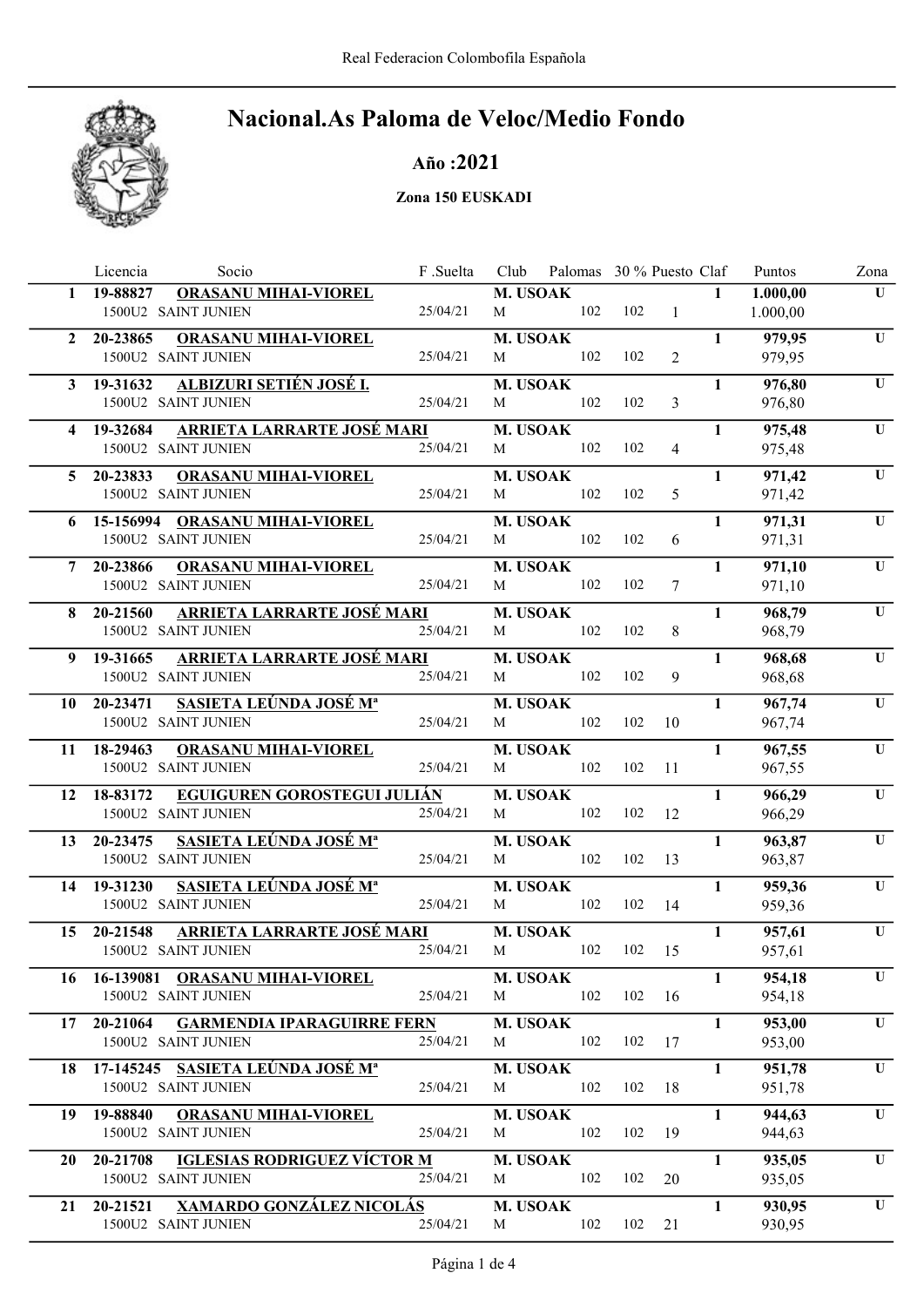

Año :2021

Zona 150 EUSKADI

|    | Socio<br>Licencia                                          | F .Suelta |                 | Club Palomas 30 % Puesto Claf |     |    |              | Puntos           | Zona        |
|----|------------------------------------------------------------|-----------|-----------------|-------------------------------|-----|----|--------------|------------------|-------------|
| 22 | <b>XAMARDO GONZÁLEZ NICOLÁS</b><br>20-21928                |           | M. USOAK        |                               |     |    | $\mathbf{1}$ | 930,87           | U           |
|    | 1500U2 SAINT JUNIEN                                        | 25/04/21  | M               | 102                           | 102 | 22 |              | 930,87           |             |
| 23 | URBIETA AZPILLAGA MANUEL<br>20-23443                       |           | <b>M. USOAK</b> |                               |     |    | $\mathbf{1}$ | 919,98           | U           |
|    | 1500U2 SAINT JUNIEN                                        | 25/04/21  | M               | 102                           | 102 | 23 |              | 919,98           |             |
| 24 | 20-23307<br>URBIETA AZPILLAGA MANUEL                       |           | <b>M. USOAK</b> |                               |     |    | $\mathbf{1}$ | 909,88           | U           |
|    | 1500U2 SAINT JUNIEN                                        | 25/04/21  | M               | 102                           | 102 | 24 |              | 909,88           |             |
|    | 25 17-121419 EGUIGUREN GOROSTEGUI JULIÁN                   |           | <b>M. USOAK</b> |                               |     |    | $\mathbf{1}$ | 909,75           | U           |
|    | 1500U2 SAINT JUNIEN                                        | 25/04/21  | M               | 102                           | 102 | 25 |              | 909,75           |             |
|    |                                                            |           |                 |                               |     |    |              |                  |             |
| 26 | <b>EGUIGUREN GOROSTEGUI JULIÁN</b><br>20-23312             |           | <b>M. USOAK</b> |                               |     |    | $\mathbf{1}$ | 895,81           | U           |
|    | 1500U2 SAINT JUNIEN                                        | 25/04/21  | M               | 102                           | 102 | 26 |              | 895,81           |             |
| 27 | URBIETA AZPILLAGA MANUEL<br>20-23455                       |           | <b>M. USOAK</b> |                               |     |    | $\mathbf{1}$ | 893,58           | U           |
|    | 1500U2 SAINT JUNIEN                                        | 25/04/21  | M               | 102                           | 102 | 27 |              | 893,58           |             |
| 28 | 19-31744 <b>IGLESIAS RODRIGUEZ VÍCTOR M</b>                |           | <b>M. USOAK</b> |                               |     |    | $\mathbf{1}$ | 887,06           | $\mathbf U$ |
|    | 1500U2 SAINT JUNIEN                                        | 25/04/21  | M               | 102                           | 102 | 28 |              | 887,06           |             |
| 29 | EGUIGUREN GOROSTEGUI JULIÁN<br>20-23420                    |           | M. USOAK        |                               |     |    | $\mathbf{1}$ | 882,99           | $\mathbf U$ |
|    | 1500U2 SAINT JUNIEN                                        | 25/04/21  | M               | 102                           | 102 | 29 |              | 882,99           |             |
| 30 | 19-31393<br><b>GARMENDIA IPARAGUIRRE FERN</b>              |           | <b>M. USOAK</b> |                               |     |    | $\mathbf{1}$ | 877,33           | $\mathbf U$ |
|    | 1500U2 SAINT JUNIEN                                        | 25/04/21  | M               | 102                           | 102 | 30 |              | 877,33           |             |
|    |                                                            |           |                 |                               |     |    |              |                  |             |
| 31 | <b>IGLESIAS RODRIGUEZ VÍCTOR M</b><br>20-21714             |           | M. USOAK        |                               |     |    | $\mathbf{1}$ | 875,13           | $\mathbf U$ |
|    | 1500U2 SAINT JUNIEN                                        | 25/04/21  | M               | 102                           | 102 | 31 |              | 875,13           |             |
|    | 32 19-31370<br><b>ORASANU MIHAI-VIOREL</b>                 |           | M. USOAK        |                               |     |    | $\mathbf{1}$ | 874,60           | U           |
|    | 1500U2 SAINT JUNIEN                                        | 25/04/21  | M               | 102                           | 102 | 32 |              | 874,60           |             |
| 33 | <b>IGLESIAS RODRIGUEZ VÍCTOR M</b><br>18-86194             |           | <b>M. USOAK</b> |                               |     |    | $\mathbf{1}$ | 871,72           | U           |
|    | 1500U2 SAINT JUNIEN                                        | 25/04/21  | M               | 102                           | 102 | 33 |              | 871,72           |             |
| 34 | 20-21213<br><b>BERENGUER LLANES ALEJANDRO</b>              |           | <b>M. USOAK</b> |                               |     |    | $\mathbf{1}$ | 870,95           | U           |
|    | 1500U2 SAINT JUNIEN                                        | 25/04/21  | M               | 102                           | 102 | 34 |              | 870,95           |             |
| 35 | 15-156147 ALBIZURI SETIÉN JOSÉ I.                          |           | M. USOAK        |                               |     |    | $\mathbf{1}$ | 855,74           | U           |
|    | 1500U2 SAINT JUNIEN                                        | 25/04/21  | М               | 102                           | 102 | 35 |              | 855,74           |             |
|    |                                                            |           |                 |                               |     |    |              |                  |             |
| 36 | 16-140130 ALBIZURI SETIÉN JOSÉ I.<br>1500U2 SAINT JUNIEN   | 25/04/21  | M. USOAK<br>M   | 102                           | 102 | 36 | $\mathbf{1}$ | 854,80<br>854,80 | U           |
|    |                                                            |           |                 |                               |     |    |              |                  |             |
|    | 37 20-23559 BERENGUER LLANES ALEJANDRO                     |           | <b>M. USOAK</b> |                               |     |    | $\mathbf{1}$ | 848,58           | U           |
|    | 1500U2 SAINT JUNIEN                                        | 25/04/21  | M               | 102                           | 102 | 37 |              | 848,58           |             |
| 38 | <b>GARMENDIA IPARAGUIRRE FERN</b><br>19-31576              |           | M. USOAK        |                               |     |    | $\mathbf{1}$ | 846,15           | U           |
|    | 1500U2 SAINT JUNIEN                                        | 25/04/21  | M               | 102                           | 102 | 38 |              | 846,15           |             |
| 39 | 19-32245 XAMARDO GONZÁLEZ NICOLÁS                          |           | M. USOAK        |                               |     |    | $\mathbf{1}$ | 840,41           | U           |
|    | 1500U2 SAINT JUNIEN                                        | 25/04/21  | M               | 102                           | 102 | 39 |              | 840,41           |             |
| 40 | 20-23416<br><b>EGUIGUREN GOROSTEGUI JULIÁN</b>             |           | M. USOAK        |                               |     |    | $\mathbf{1}$ | 811,58           | U           |
|    | 1500U2 SAINT JUNIEN                                        | 25/04/21  | M               | 102                           | 102 | 40 |              | 811,58           |             |
|    |                                                            |           |                 |                               |     |    |              |                  | U           |
| 41 | 19-31679 ARRIETA LARRARTE JOSÉ MARI<br>1500U2 SAINT JUNIEN | 25/04/21  | M. USOAK<br>M   | 102                           | 102 | 41 | $\mathbf{1}$ | 792,57<br>792,57 |             |
|    |                                                            |           |                 |                               |     |    |              |                  |             |
| 42 | 15-157505 ARRIETA LARRARTE JOSÉ MARI                       |           | M. USOAK        |                               |     |    | $\mathbf{1}$ | 759,46           | U           |
|    | 1500U2 SAINT JUNIEN                                        | 25/04/21  | M               | 102                           | 102 | 42 |              | 759,46           |             |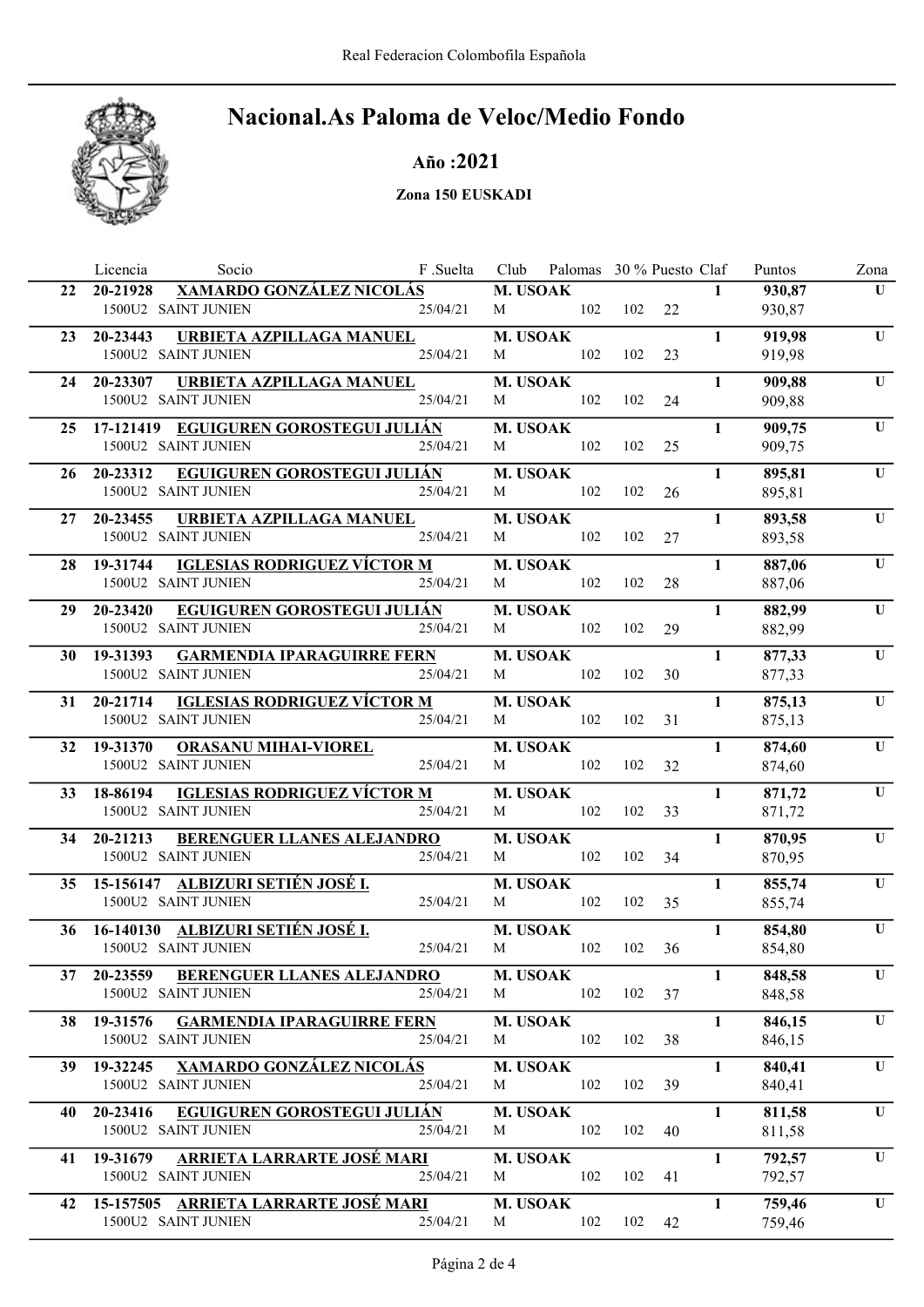

Año :2021

Zona 150 EUSKADI

|     | Licencia    | Socio                                                   | F .Suelta |                 | Club Palomas 30 % Puesto Claf |            |    |              | Puntos           | Zona        |
|-----|-------------|---------------------------------------------------------|-----------|-----------------|-------------------------------|------------|----|--------------|------------------|-------------|
| 43  | 19-31903    | EGUIGUREN GOROSTEGUI JULIÁN                             |           | M. USOAK        |                               |            |    | $\mathbf{1}$ | 753,97           | U           |
|     |             | 1500U2 SAINT JUNIEN                                     | 25/04/21  | M               | 102                           | 102        | 43 |              | 753,97           |             |
| 44  | 19-31683    | <b>ARRIETA LARRARTE JOSÉ MARI</b>                       |           | <b>M. USOAK</b> |                               |            |    | $\mathbf{1}$ | 749,65           | U           |
|     |             | 1500U2 SAINT JUNIEN                                     | 25/04/21  | M               | 102                           | 102        | 44 |              | 749,65           |             |
|     | 45 20-23479 | <b>SASIETA LEÚNDA JOSÉ Mª</b>                           |           | <b>M. USOAK</b> |                               |            |    | $\mathbf{1}$ | 748,96           | U           |
|     |             | 1500U2 SAINT JUNIEN                                     | 25/04/21  | M               | 102                           | 102        | 45 |              | 748,96           |             |
| 46  | 19-31966    | <b>EGUIGUREN GOROSTEGUI JULIÁN</b>                      |           | <b>M. USOAK</b> |                               |            |    | $\mathbf{1}$ | 737,41           | U           |
|     |             | 1500U2 SAINT JUNIEN                                     | 25/04/21  | M               | 102                           | 102        | 46 |              | 737,41           |             |
|     | 47 20-23474 | <u>SASIETA LEÚNDA JOSÉ Mª</u>                           |           | M. USOAK        |                               |            |    | $\mathbf{1}$ | 735,10           | U           |
|     |             | 1500U2 SAINT JUNIEN                                     | 25/04/21  | M               | 102                           | 102        | 47 |              | 735,10           |             |
|     |             |                                                         |           |                 |                               |            |    |              |                  |             |
| 48. |             | 17-145258 SASIETA LEÚNDA JOSÉ Mª<br>1500U2 SAINT JUNIEN | 25/04/21  | M. USOAK<br>M   | 102                           | 102        | 48 | $\mathbf{1}$ | 734,86<br>734,86 | U           |
|     |             |                                                         |           |                 |                               |            |    |              |                  |             |
| 49  | 20-23473    | <b>SASIETA LEÚNDA JOSÉ Mª</b>                           |           | M. USOAK        |                               |            |    | $\mathbf{1}$ | 734,80           | $\mathbf U$ |
|     |             | 1500U2 SAINT JUNIEN                                     | 25/04/21  | M               | 102                           | 102        | 49 |              | 734,80           |             |
| 50  | 19-31528    | <b>GARMENDIA IPARAGUIRRE FERN</b>                       |           | M. USOAK        |                               |            |    | $\mathbf{1}$ | 729,44           | $\mathbf U$ |
|     |             | 1500U2 SAINT JUNIEN                                     | 25/04/21  | M               | 102                           | 102        | 50 |              | 729,44           |             |
| 51  | 19-31728    | <u>IGLESIAS RODRIGUEZ VÍCTOR M</u>                      |           | <b>M. USOAK</b> |                               |            |    | $\mathbf{1}$ | 716,59           | $\mathbf U$ |
|     |             | 1500U2 SAINT JUNIEN                                     | 25/04/21  | M               | 102                           | 102        | 51 |              | 716,59           |             |
| 52  | 19-32427    | <b>BERENGUER LLANES ALEJANDRO</b>                       |           | M. USOAK        |                               |            |    | $\mathbf{1}$ | 684,44           | $\mathbf U$ |
|     |             | 1500U2 SAINT JUNIEN                                     | 25/04/21  | M               | 102                           | 102        | 52 |              | 684,44           |             |
| 53  | 18-86186    | <b>IGLESIAS RODRIGUEZ VÍCTOR M</b>                      |           | M. USOAK        |                               |            |    | $\mathbf{1}$ | 679,28           | U           |
|     |             | 1500U2 SAINT JUNIEN                                     | 25/04/21  | M               | 102                           | 102        | 53 |              | 679,28           |             |
| 54  |             | 16-139108 ORASANU MIHAI-VIOREL                          |           | M. USOAK        |                               |            |    | $\mathbf{1}$ | 622,07           | $\mathbf U$ |
|     |             | 1500U2 SAINT JUNIEN                                     | 25/04/21  | M               | 102                           | 102        | 54 |              | 622,07           |             |
| 55. |             | 16-138999     ARRIETA LARRARTE JOSÉ MARI                |           | <b>M. USOAK</b> |                               |            |    | $\mathbf{1}$ | 584,29           | U           |
|     |             | 1500U2 SAINT JUNIEN                                     | 25/04/21  | M               | 102                           | 102        | 55 |              | 584,29           |             |
|     |             |                                                         |           |                 |                               |            |    |              |                  |             |
| 56  | 20-21925    | <b>XAMARDO GONZÁLEZ NICOLÁS</b><br>1500U2 SAINT JUNIEN  | 25/04/21  | M. USOAK<br>M   | 102                           | 102        | 56 | $\mathbf{1}$ | 582,51           | U           |
|     |             |                                                         |           |                 |                               |            |    |              | 582,51           |             |
| 57  |             | 15-153053 BERENGUER LLANES ALEJANDRO                    |           | <b>M. USOAK</b> |                               |            |    | $\mathbf{1}$ | 565,04           | $\mathbf U$ |
|     |             | 1500U2 SAINT JUNIEN                                     | 25/04/21  | M               | 102                           | 102        | 57 |              | 565,04           |             |
|     |             | 58 18-85704 ALBIZURI SETIÉN JOSÉ I.                     |           |                 | <b>M. USOAK</b>               |            |    | $\mathbf{1}$ | 563,60           | U           |
|     |             | 1500U2 SAINT JUNIEN                                     | 25/04/21  | M               |                               | 102 102 58 |    |              | 563,60           |             |
| 59. |             | 20-23435 URBIETA AZPILLAGA MANUEL                       |           | <b>M. USOAK</b> |                               |            |    | $\mathbf{1}$ | 551,23           | U           |
|     |             | 1500U2 SAINT JUNIEN                                     | 25/04/21  | M               | 102                           | 102        | 59 |              | 551,23           |             |
| 60. |             | 16-139447 ARRIETA LARRARTE JOSÉ MARI                    |           | M. USOAK        |                               |            |    | $\mathbf{1}$ | 506,37           | U           |
|     |             | 1500U2 SAINT JUNIEN                                     | 25/04/21  | M               | 102                           | 102        | 60 |              | 506,37           |             |
|     | 61 20-21214 | <b>BERENGUER LLANES ALEJANDRO</b>                       |           | M. USOAK        |                               |            |    | $\mathbf{1}$ | 503,22           | U           |
|     |             | 1500U2 SAINT JUNIEN                                     | 25/04/21  | M               | 102                           | 102        | 61 |              | 503,22           |             |
|     |             | 62 20-23905 SASIETA LEÚNDA JOSÉ M <sup>a</sup>          |           | M. USOAK        |                               |            |    | $\mathbf{1}$ | 488,23           | U           |
|     |             | 1500U2 SAINT JUNIEN                                     | 25/04/21  | M               | 102                           | 102        | 62 |              | 488,23           |             |
|     |             |                                                         |           |                 |                               |            |    |              |                  |             |
| 63  |             | 16-138712 ALBIZURI SETIÉN JOSÉ I.                       |           | M. USOAK        |                               |            |    | $\mathbf{1}$ | 483,49           | U           |
|     |             | 1500U2 SAINT JUNIEN                                     | 25/04/21  | M               | 102                           | 102        | 63 |              | 483,49           |             |